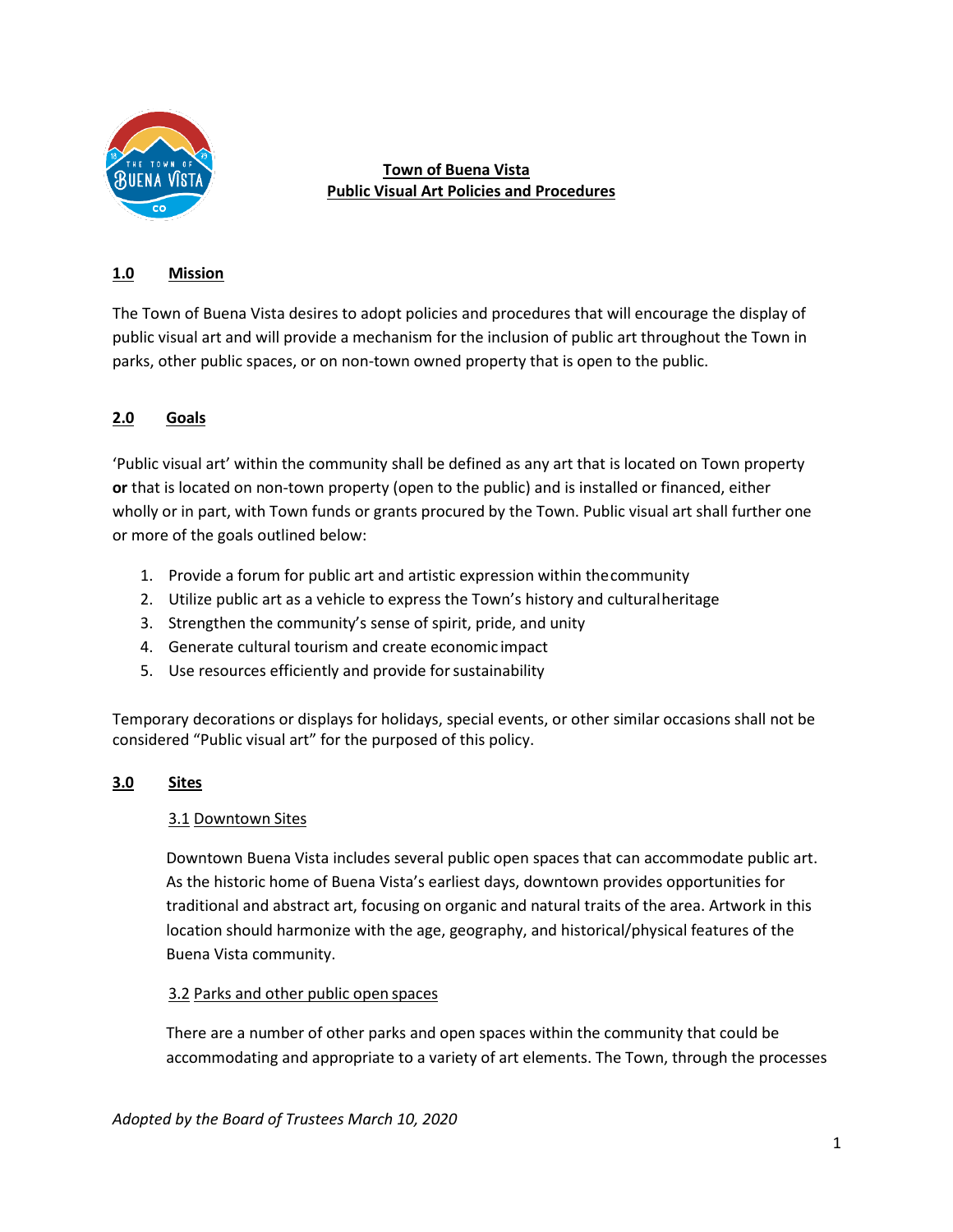outlined herein, will review any and all proposals for art in parks and open spaces on a case-bycase basis.

### **4.0 Types of Projects**

### 4.1 Public Art Commissioned by Town

From time-to-time, the Town may desire to commission public art projects. Any art projects initiated by the Town shall follow the process for review as outlined in these policies and procedures.

## 4.2 Donations or Loans of Artwork

The Town provides an opportunity for donation or loans of artwork for display on public property. Any individual, group, or organization interested in donating or loaning artwork for display shall follow the policies and procedures outlined in this document. Any donations or loans must occur under the following terms:

- a. All donations and loans shall be reviewed by the Town of Buena Vista andapproved.
- b. As part of the approval process, the owner of the project or the owner's representative will be required to enter into an Art Display Agreement. This agreement shall outline the length of the loan or statement of donation, location, maintenance requirements, cost responsibility, insurance, value of artwork, installation and removal responsibility, and other items as needed. If ongoing maintenance requirements, cost responsibility, or other obligations are the burden of the owner or owner's representative, then the resources available to the owner or owner's representative shall be added to Section 5.3 as a condition ofreview.
- c. All decisions shall be made by the Board of Trustees, with input from advisory groups and/or community members.
- d. All donated works become part of the Town's art collection and, as such, may be relocated or removed from display at any time following the procedures outlined in Section 7.0 of this document.

## **5.0 Process for Review**

### 5.1 Review/Approval Process

a. Applications for public review must meet the submission requirements outlined below. Once a completed application is received by the Town, it will be scheduled for initial review at the next Beautification Advisory Board meeting and forwarded to the Town's Public Works Department. These entities shall provide a review of the application and comments on the application's merits. If comments come from one or both entities that raise significant concerns, the applicant will be contacted for revisions/clarification. It is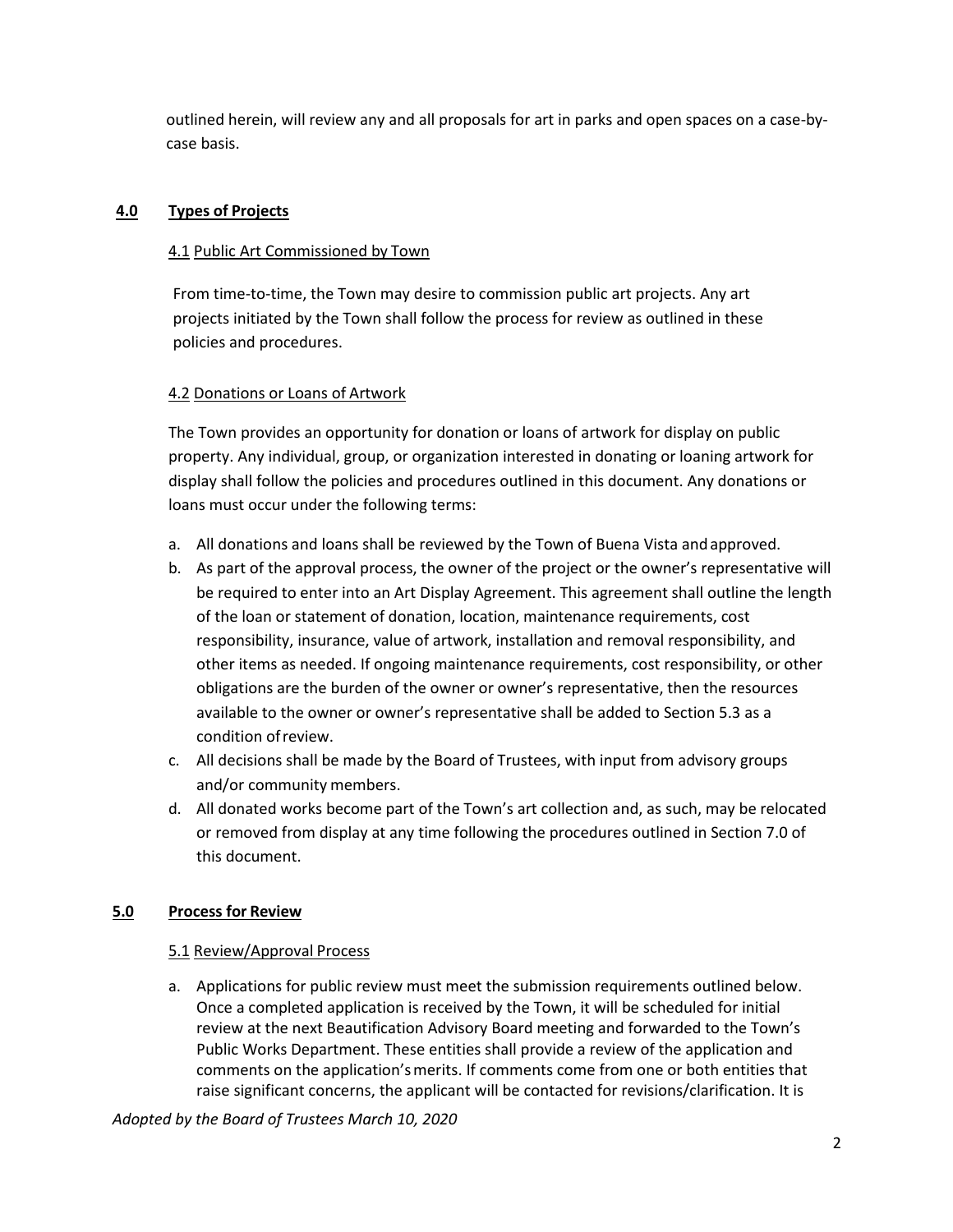anticipated that the entire process should take between 31-60 days.

- b. Acceptance of the application by the Board of Trustees. The Board shall review the application, comments and recommendations of the Beautification Advisory Board and Public Works Department, and direct staff to proceed with the review procedures.
- c. A 30-day public review period shall also begin on the date of the Beautification Advisory Boards initial application review. Three mechanisms are outlined for publicreview:
	- i. The application shall be available at Town Hall.
	- ii. The application shall be posted on the Town's website.
	- iii. Property owners (both business and residential) within 300 feet of the installation shall be provided written notice of the application. Such notice shall be mailed no later than 15 days prior to the end of the 30-day public review period, or the public review period shall be extended as necessary to encompass 15 days following the mailing of property owner notices.
- d. Following the 30-day public review period, the Town Administrator shall provide a recommendation regarding the application to the Board of Trustees. The recommendation shall include all comments received during the review period and a summary of the recommendations from Public Works and Beautification.
- e. The Board of Trustees shall review the application, the recommendation from the Town Administrator, and public comments received prior to making a final decision on the application. The Board of Trustees' final review should take place within 30 days following the end of the 30- day review period.

### 5.2 Submission Requirements

Applications will not be deemed complete unless they include the following information:

- a. A photo, drawing, or sketch of the art piece.
- b. Estimated cost of design and construction and proposed funding sources.
- c. Description of the materials used to create the artwork, including materials neededto display/secure the structure.
- d. Dimensions of the artwork, including appropriate base materials (if needed).
- e. Proposed construction methods.
- f. Projected cost of installation and proposed funding sources, along with a description of who will be responsible for the labor.
- g. If the artwork is to be erected in CDOT right-of-way, a timeline for completion of permitting requirements.
- h. If the artwork is to be erected in CDOT right-of-way, approval from CDOT that the artwork meets CDOT location and size requirements.
- i. Description, including materials, dimensions, wording and location, ofinterpretive signage for the artwork.
- j. Statement regarding relationship to proposed site including aesthetic, cultural,or historic ties.

*Adopted by the Board of Trustees March 10, 2020*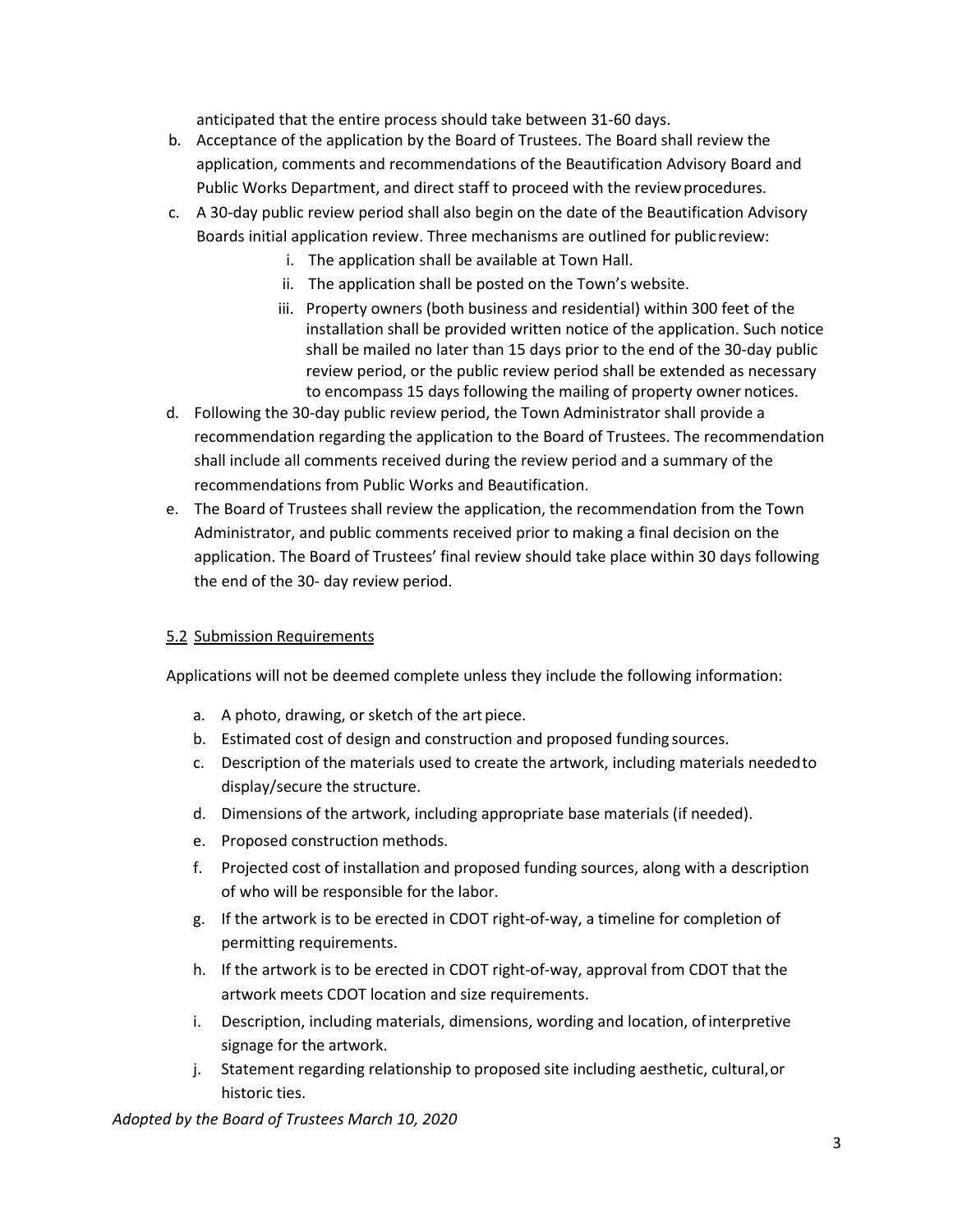- k. An estimate of design lifespan of the artwork and potential annualmaintenance needed to maintain structural integrity.
- l. Statement as to whether the work is unique or duplicates otherwork.

#### 5.3 Guidelines for Review

The Board of Trustees will consider the following criteria in its review of all art in public parks and open spaces:

- a. The Town's overall collection shall strive for diversity in style, scale, media, andartists.
- b. If the artwork is to be placed outdoors, the physical composition of the artwork should be considered in terms of durability in an outdoor setting. Any requirements for immediate or future conservation should be noted.
- c. The artwork must add interest and meaning to the environment in which it is placed. It must be compatible in scale, material, form, and content with its surroundings. Artwork must conform to any existing Master Plan for the site.
- d. The artwork must have social, cultural, historical, or physical context appropriate to the site and/or community, either existing orplanned.
- e. Artwork conveying exclusively religious messages will not beaccepted.
- f. Artwork conveying exclusively political messages will only be considered if the political message is historical in nature.
- g. Artwork conveying a commercial message will not be accepted.
- h. Artwork anticipated to impose burdensome maintenance costs on the Town, according to its discretion, will not be accepted.
- i. Artwork shall exhibit overall artistic merit, creativity, and vision(originality, ambition, connection with people and region, technical competence and craftsmanship).
- j. Message and content shall be judged by generally accepted communitystandards.
- k. Preference given to work created by local and regional artists.
- l. Artist's background and ability.
- m. Pertinence to local people, history, events, and cultural & ethnic heritage or related to location.
- n. Support and collaboration for theproject.
- o. No conflict of interest with fundingsources.
- p. Clear title of ownership.
- q. Must meet Town Codes and Ordinances.
- r. Avoid over-representation by any one artist.
- s. Prioritized list of sites and localities.
- t. Public safety.
- u. Artwork should not block windows or entranceways, nor obstruct normal pedestrian circulation in and out of a building, on a sidewalk orpath.
- v. Artwork should not be placed at a given site if the landscaping and maintenance requirements of that site cannot be met on a long-termbasis.

*Adopted by the Board of Trustees March 10, 2020*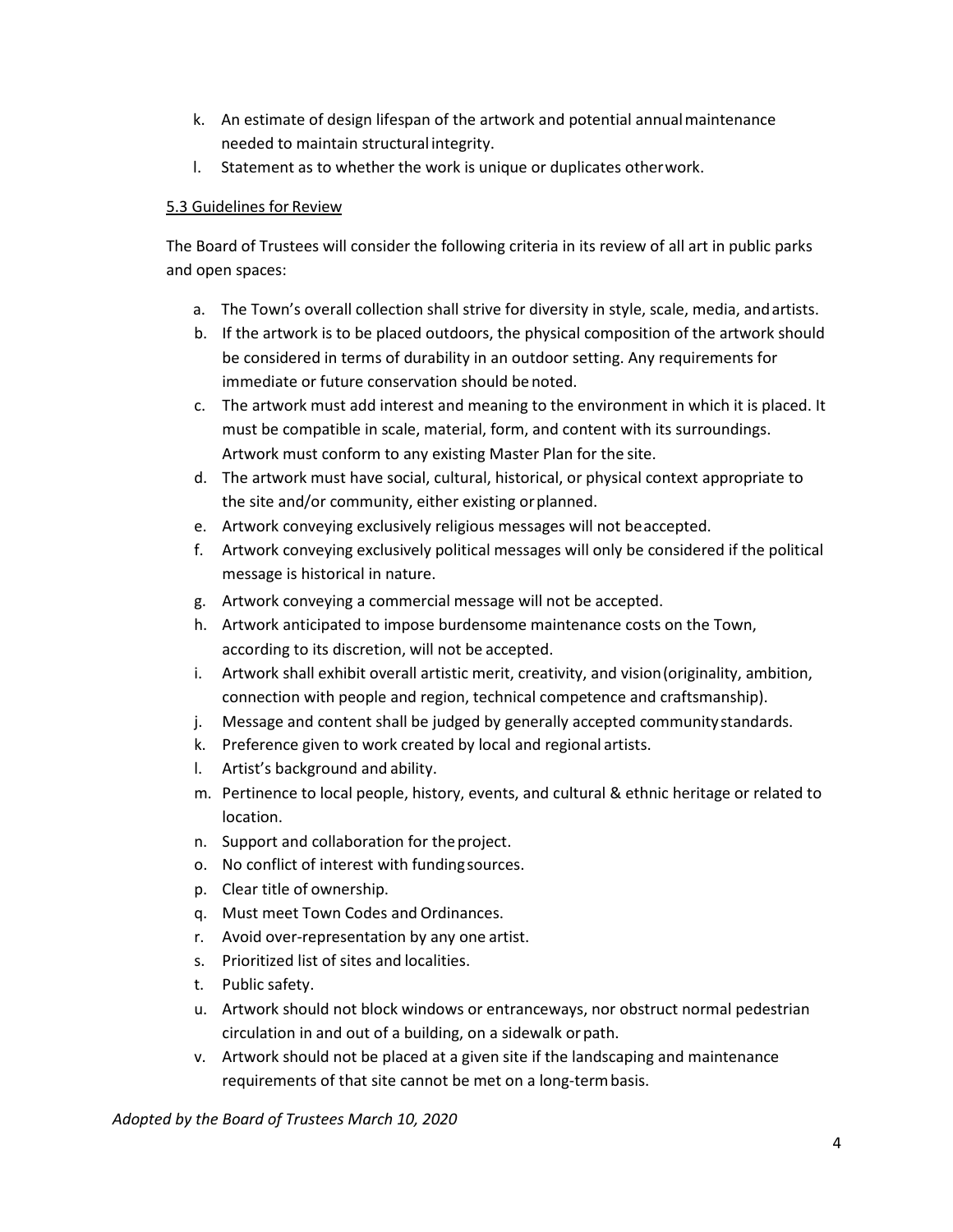### **6.0 Maintenance**

Costs of ongoing maintenance and repair anticipated throughout the lifespan of any artwork will be important considerations during the acceptance process. Costs for such activities must fall within the Town's budgeted funding sources and the Town must have labor availability to meet the maintenance needs. In the event any proposed artwork exceeds the Town's capacity for maintenance or repair, the donating person or entity shall be responsible for such maintenance and repair. This requirement will be included as part of the Art Display Agreement.

### **7.0 Removal of Public Art**

The Town shall remove and dispose of works of art when it finds such action to be in the public interest based upon the following:

- a. The artwork has no relevance to the collection or serves no exhibitionfunction.
- b. The artwork has been vandalized and cannot be repaired for any reason,including physical, structural, or financial reasons.
- c. The artwork no longer meets the current standards for publicart.
- d. The artwork is no longer repairable or is in a seriously deterioratedcondition.
- e. The artwork is deemed to have become a public safety hazard or a public liability.
- f. Removal should not be based on current fashion ortaste.

Recommendations for removal of public art shall be directed to the Board of Trustees. If the Board of Trustees determines a review is appropriate, it shall follow the same guidelines as outlined in Section 5.3 of this document and a public hearing shall be held at a regularly scheduled Board meeting to solicit public comment on the removal. However, if a public safety hazard is deemed to exist by the Town Administrator, the artwork can be removed immediately without need for approval from the Board of Trustees or a public hearing.

Once approval for removal is granted, the structure shall be disposed of by Public Works staff.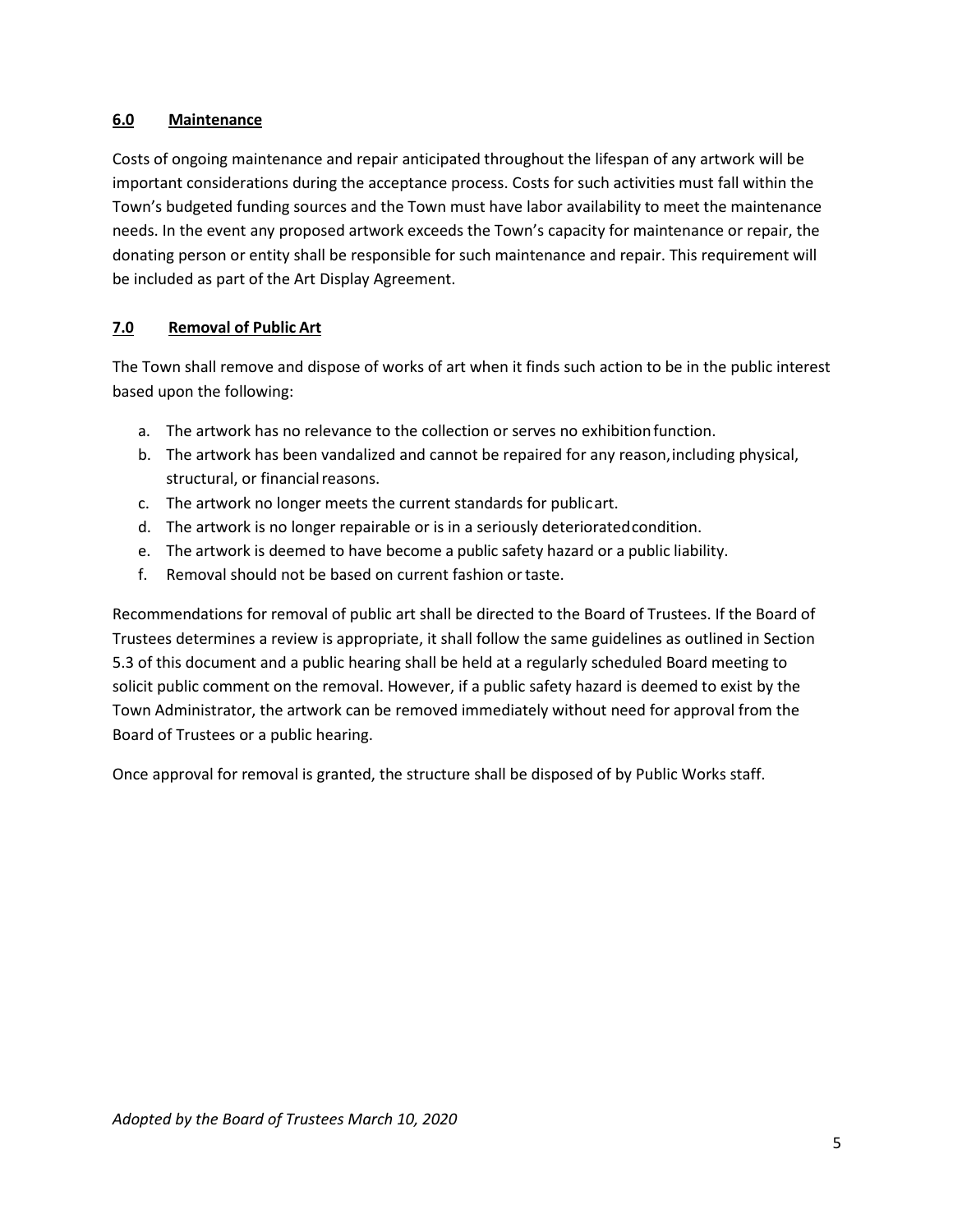#### **Submission Requirements Checklist**

Before submitting your application, please make sure you have included all of the following:

A photo, drawing, or sketch of the art piece **Estimated cost of design and construction, and proposed funding sources** Description of all materials used to create the artwork, including materials needed to display/secure the structure Dimensions of the artwork, including appropriate base materials (if needed) **Proposed construction methods** Projected cost of installation and proposed funding sources, along with a description of who will be responsible for the labor A timeline for completion of permitting requirements, if artwork is to be erected in CDOT right-of-way **\_\_\_\_\_** Approval from CDOT the artwork meets location and size requirements if the artwork is to be erected in CDOT right-of-way Description, including materials, dimensions, wording and location, ofinterpretive signage for the artwork Statement regarding relationship to proposed site including aesthetic, cultural,or historic ties **An estimate of design lifespan of the artwork and potential annual maintenance needed to** maintain structural integrity Statement as to whether the work is unique or duplicates otherwork